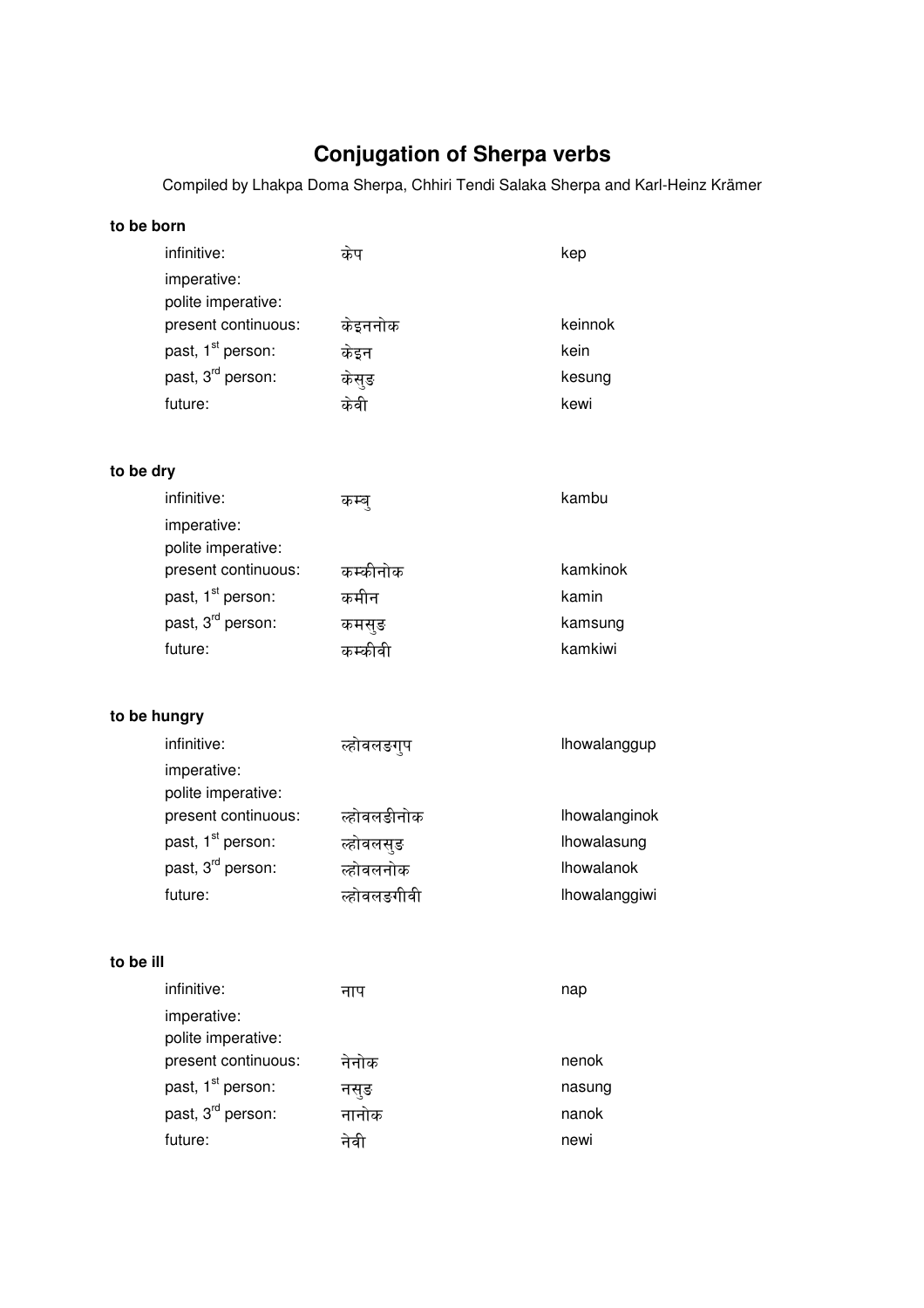### **to be tired**

| infinitive:                   | यन छेत्प   | en chetup   |
|-------------------------------|------------|-------------|
| imperative:                   |            |             |
| polite imperative:            |            |             |
| present continuous:           | यन छेकीनोक | en chekinok |
| past, 1 <sup>st</sup> person: | यन छेसड    | en chesung  |
| past, 3 <sup>rd</sup> person: | यन छेनोक   | en chenok   |
| future:                       | यन छेकीवी  | en chekiwi  |
|                               |            |             |

# **to bring**

| infinitive:                   | खङगुप     | khunggup  |
|-------------------------------|-----------|-----------|
| imperative:                   | खुरशोक    | khurshok  |
| polite imperative:            | खन्फेप    | khunphep  |
| present continuous:           | खुन्गीनोक | khunginok |
| past, 1 <sup>st</sup> person: | खोइन      | khoin     |
| past, 3 <sup>rd</sup> person: | खोसुङ     | khosung   |
| future:                       | खुन्गावी  | khungiwi  |

# **to build,** see under **to make**

# **to carry**

| infinitive:                   | ख्रूप  | khurup   |
|-------------------------------|--------|----------|
| imperative:                   | ख्र    | khur     |
| polite imperative:            | नोम    | nom      |
| present continuous:           | खुरनोक | khurnok  |
| past, 1 <sup>st</sup> person: | खरिन   | khurin   |
| past, 3 <sup>rd</sup> person: | खुरसुङ | khursung |
| future:                       | खरकावो | khurkiwi |

#### **to close, to cut**

| चतुप    | chetup   |
|---------|----------|
| चेत     | chet     |
|         |          |
| चेकीनोक | chekinok |
| चेतीन   | chetin   |
| चेसङ    | chesung  |
| चकावा   | chekiwi  |
|         |          |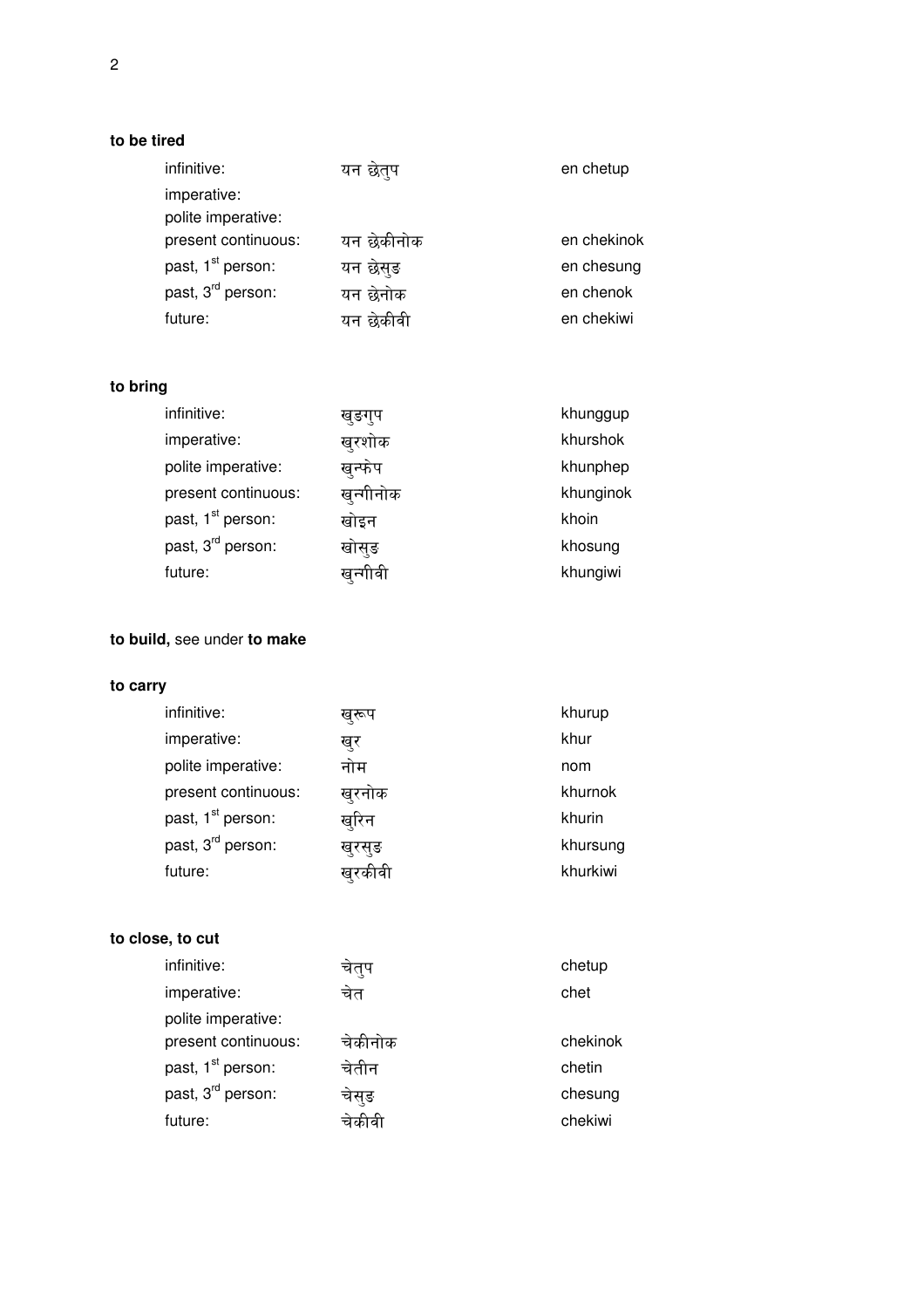#### to come

| infinitive:                   | हङग्प | hunggup  |
|-------------------------------|-------|----------|
| imperative:                   | श्योक | shok     |
| polite imperative:            |       |          |
| present continuous:           | फप्सङ | phepsung |
| past, 1 <sup>st</sup> person: | वडन   | wain     |
| past, 3 <sup>rd</sup> person: | लेसङ  | lesung   |
| future:                       | गिवी  | giwi     |
|                               |       |          |

#### to cook

| infinitive:                   | चोट्प | tsotup  |
|-------------------------------|-------|---------|
| imperative:                   | चोस   | tsosa   |
| polite imperative:            |       |         |
| present continuous:           | चोइवइ | tsoiwai |
| past, 1 <sup>st</sup> person: | चोइ   | tsoi    |
| past, 3 <sup>rd</sup> person: | चोसुङ | tsosung |
| future:                       | ॥कव   | tsokiwi |

### to count

| infinitive:                   | ङोप   | ngop    |
|-------------------------------|-------|---------|
| imperative:                   | डोस   | ngosa   |
| polite imperative:            |       |         |
| present continuous:           | ङेनोक | ngenok  |
| past, 1 <sup>st</sup> person: | ङोयन  | ngoyan  |
| past, 3 <sup>rd</sup> person: | ङोसुङ | ngosung |
| future:                       | डेवी  | ngewi   |

# to cut, see under to close

#### to dance

|           | chombup   |
|-----------|-----------|
| छोम       | choma     |
|           |           |
| छोम्कीनोक | chomkinok |
| छमीन      | chamin    |
| छमसङ      | chamsung  |
| बाम्का    | chomki    |
|           |           |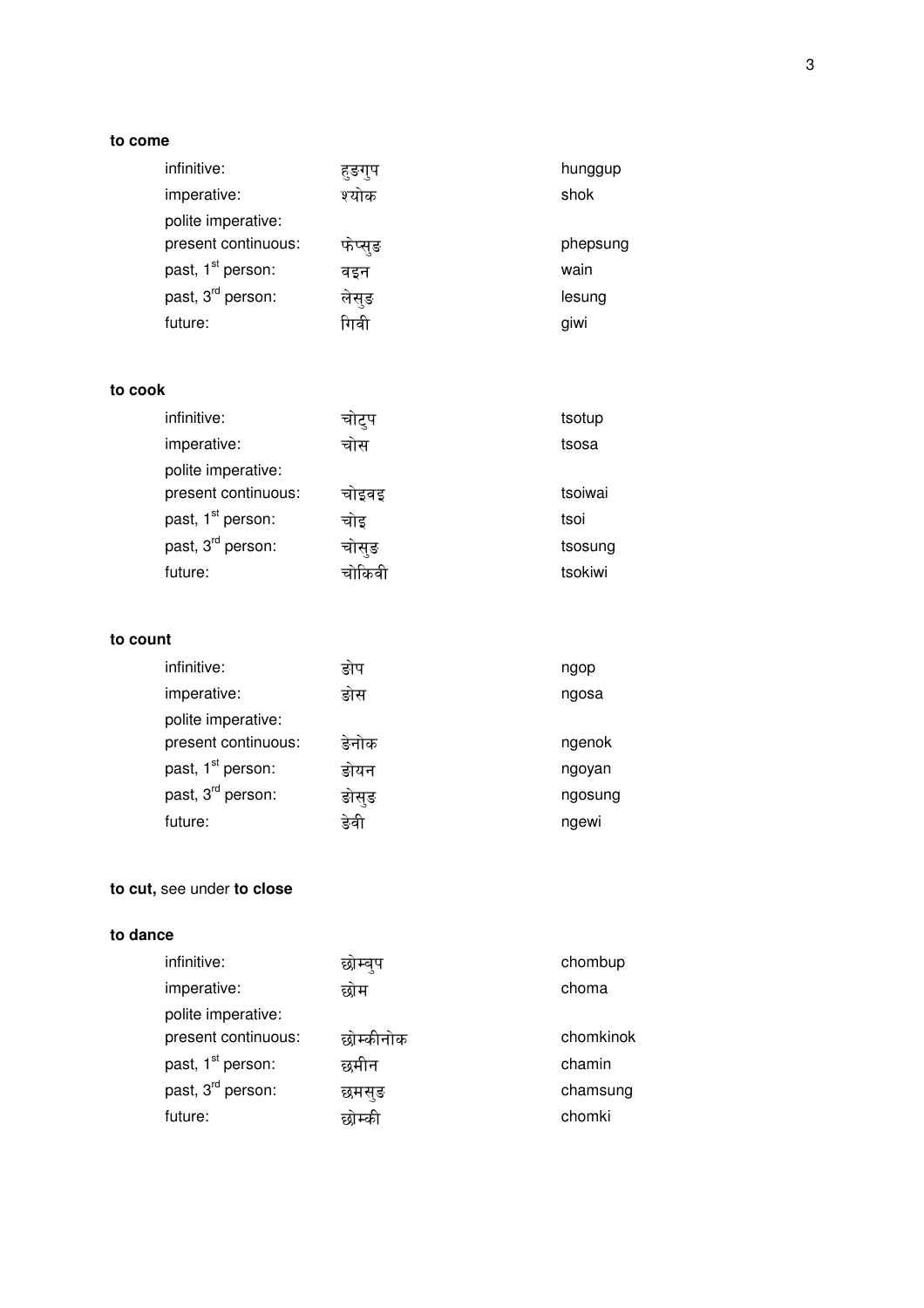| to die |  |
|--------|--|
|--------|--|

|          | infinitive:<br>imperative:<br>polite imperative:<br>present continuous:<br>past, 1 <sup>st</sup> person:<br>past, 3 <sup>rd</sup> person:<br>future: | सेप<br>सिसुङ<br>सीवी | sep<br>sisung<br>siwi |
|----------|------------------------------------------------------------------------------------------------------------------------------------------------------|----------------------|-----------------------|
|          |                                                                                                                                                      |                      |                       |
| to dig   |                                                                                                                                                      |                      |                       |
|          | infinitive:                                                                                                                                          | कोप                  | kop                   |
|          | imperative:<br>polite imperative:                                                                                                                    | कोस                  | kosa                  |
|          | present continuous:                                                                                                                                  | केनोक                | kenok                 |
|          | past, 1 <sup>st</sup> person:                                                                                                                        | कोइन                 | koin                  |
|          | past, 3 <sup>rd</sup> person:                                                                                                                        | कोसुङ                | kosung                |
|          | future:                                                                                                                                              | केवी                 | kewi                  |
|          |                                                                                                                                                      |                      |                       |
| to do    |                                                                                                                                                      |                      |                       |
|          | infinitive:                                                                                                                                          | कित्प                | kitup                 |
|          | imperative:                                                                                                                                          | किस                  | kisa                  |
|          | polite imperative:                                                                                                                                   |                      |                       |
|          | present continuous:                                                                                                                                  | किवइ                 | kiwai                 |
|          | past, 1 <sup>st</sup> person:                                                                                                                        | क्यइन                | kyain                 |
|          | past, 3 <sup>rd</sup> person:                                                                                                                        | क्योसुङ              | kyosung               |
|          | future:                                                                                                                                              | किवी                 | kiwi                  |
| to drink |                                                                                                                                                      |                      |                       |
|          | infinitive:                                                                                                                                          |                      | thunggup              |
|          | imperative:                                                                                                                                          | थुङगुप               | thunga                |
|          |                                                                                                                                                      | थुङ                  |                       |

| imperative:                   | थ्ङ     | thunga     |
|-------------------------------|---------|------------|
| polite imperative:            | े.      | she        |
| present continuous:           | थङगीनोक | thungginok |
| past, 1 <sup>st</sup> person: | थ्इन    | thuin      |
| past, 3 <sup>rd</sup> person: | थुसुङ   | thusung    |
| future:                       | थङगीन   | thunggin   |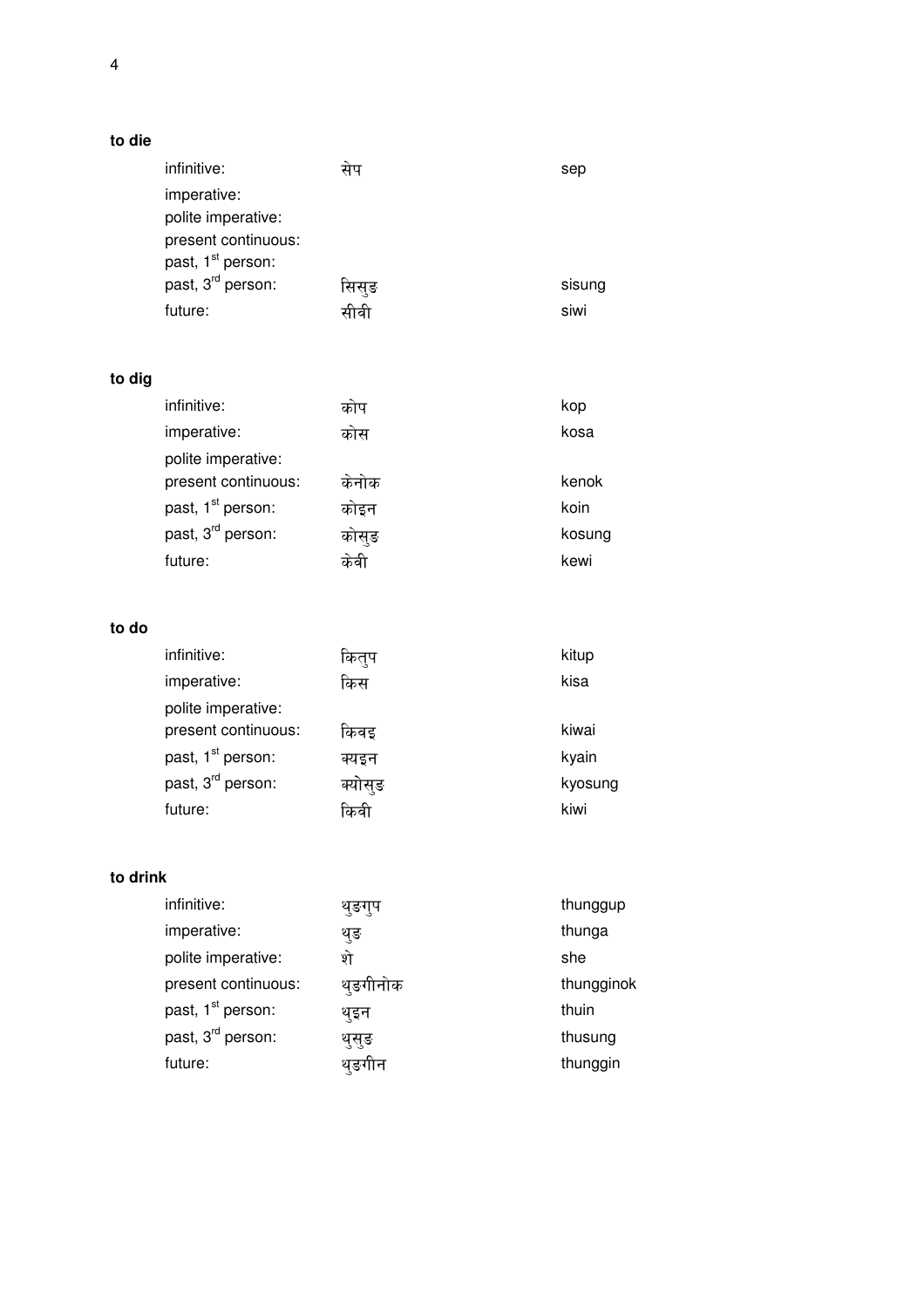#### **to eat**

| infinitive:                   | सप    | sap    |
|-------------------------------|-------|--------|
| imperative:                   | साक   | sok    |
| polite imperative:            | शे    | she    |
| present continuous:           | सीवी  | siwi   |
| past, 1 <sup>st</sup> person: | सोइ   | soi    |
| past, 3 <sup>rd</sup> person: | सास्ङ | sosung |
| future:                       | सवा   | sewi   |
|                               |       |        |

# **to feed,** see under **to nourish**

# **to get drunk**

| infinitive:                   | जप    | zep    |
|-------------------------------|-------|--------|
| imperative:                   |       |        |
| polite imperative:            |       |        |
| present continuous:           | जिनोक | zinok  |
| past, 1 <sup>st</sup> person: | जिस्ङ | zisung |
| past, 3 <sup>rd</sup> person: | जिनोक | zinok  |
| future:                       | जवा   | siwi   |

#### **to go**

| infinitive:                   | डाप   | dop     |
|-------------------------------|-------|---------|
| imperative:                   | डि    | di      |
| polite imperative:            | फंप   | phep    |
| present continuous:           | डाइवइ | doiwai  |
| past, 1 <sup>st</sup> person: | गल    | gal     |
| past, 3 <sup>rd</sup> person: | गल्सङ | galsung |
| future:                       | डिवी  | diwi    |

#### **to hit**

| infinitive:                   | ग्याक्प  | gyakup   |
|-------------------------------|----------|----------|
| imperative:                   | ग्योप    | gyop     |
| polite imperative:            |          |          |
| present continuous:           | ग्यकीनोक | gyakinok |
| past, 1 <sup>st</sup> person: | ग्यीन    | gyin     |
| past, 3 <sup>rd</sup> person: | ग्यप्सङ  | gyapsung |
| future:                       | ग्यकावा  | gyakiwi  |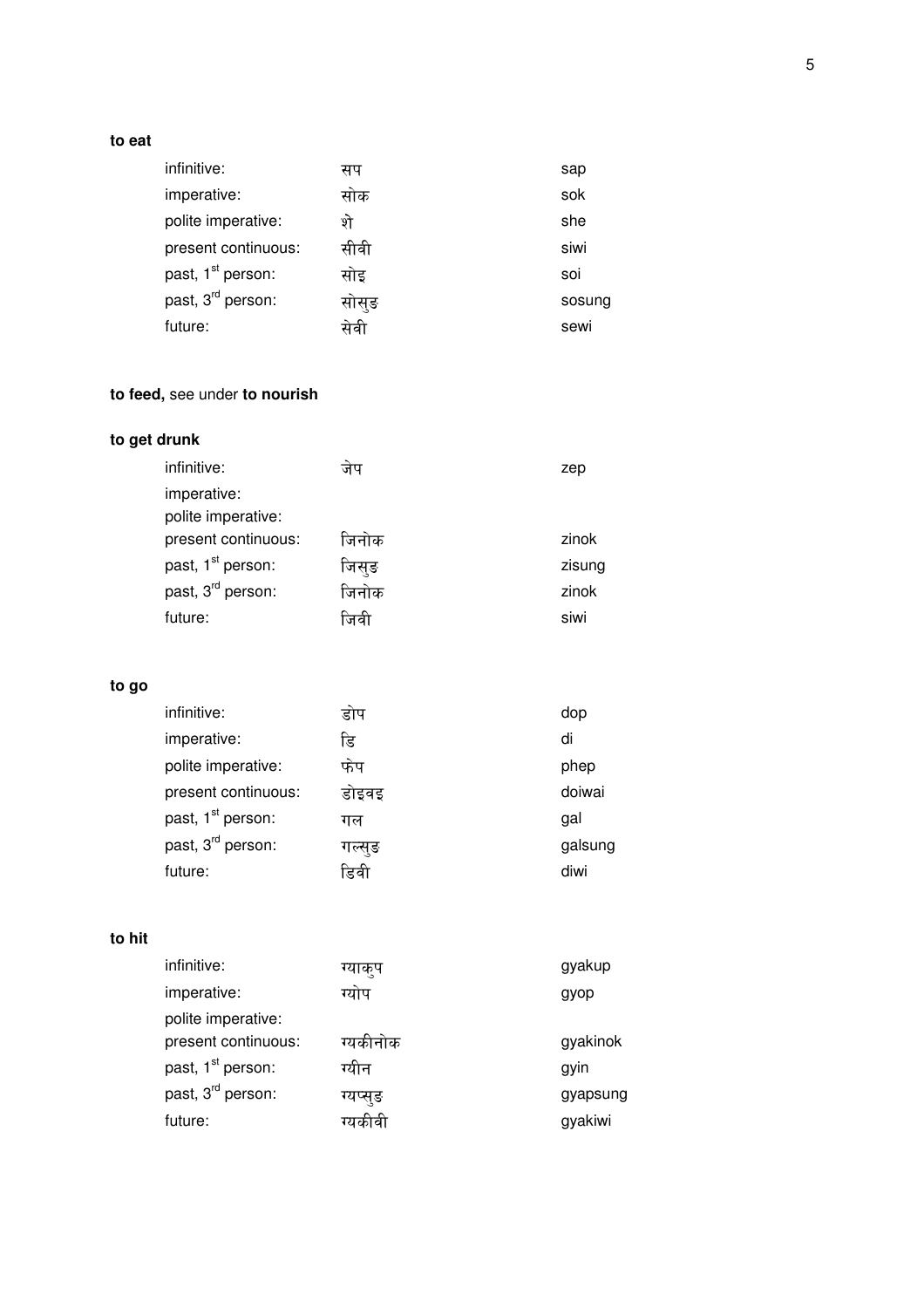# **to laugh**

| infinitive:                   | गोट कितुप  | gota kitup   |
|-------------------------------|------------|--------------|
| imperative:                   | गोट किस    | gota kisa    |
| polite imperative:            |            |              |
| present continuous:           | गोट किनोक  | gota kinok   |
| past, 1 <sup>st</sup> person: | गोट क्यइन  | gota kyain   |
| past, 3 <sup>rd</sup> person: | गोट क्यसुङ | gota kyasung |
| future:                       | गोट कीवी   | gota kiwi    |

#### **to listen**

| infinitive:                   | ङन्द्प         | ngendup         |
|-------------------------------|----------------|-----------------|
| imperative:                   | ङेन            | ngena           |
| polite imperative:            |                |                 |
| present continuous:           | ङेन्कीनोक      | ngenkinok       |
| past, 1 <sup>st</sup> person: | ङेन्दिन, ङेनिन | ngendin, ngenin |
| past, 3 <sup>rd</sup> person: | ङेन्स्ङ        | ngensung        |
| future:                       | इन्कावी        | ngenkiwi        |

### **to look**

| infinitive:                   | ल्हप    | <b>lhap</b>   |
|-------------------------------|---------|---------------|
| imperative:                   | त्हो    | lho           |
| polite imperative:            | ल्हजी   |               |
| present continuous:           | ल्हेनोक | <b>Ihenok</b> |
| past, 1 <sup>st</sup> person: | ल्हइन   | <b>Ihain</b>  |
| past, 3 <sup>rd</sup> person: | ल्हसुङ  | lhasung       |
| future:                       | ल्हेवी  | <b>Ihewi</b>  |

#### **to love**

| गकारूप   | gakirup   |
|----------|-----------|
|          |           |
| गकिनोक   | gakinok   |
| गर्क्यान | gakyin    |
| गक्यसुङ  | gakyasung |
| गाकवा    | gakiwi    |
|          |           |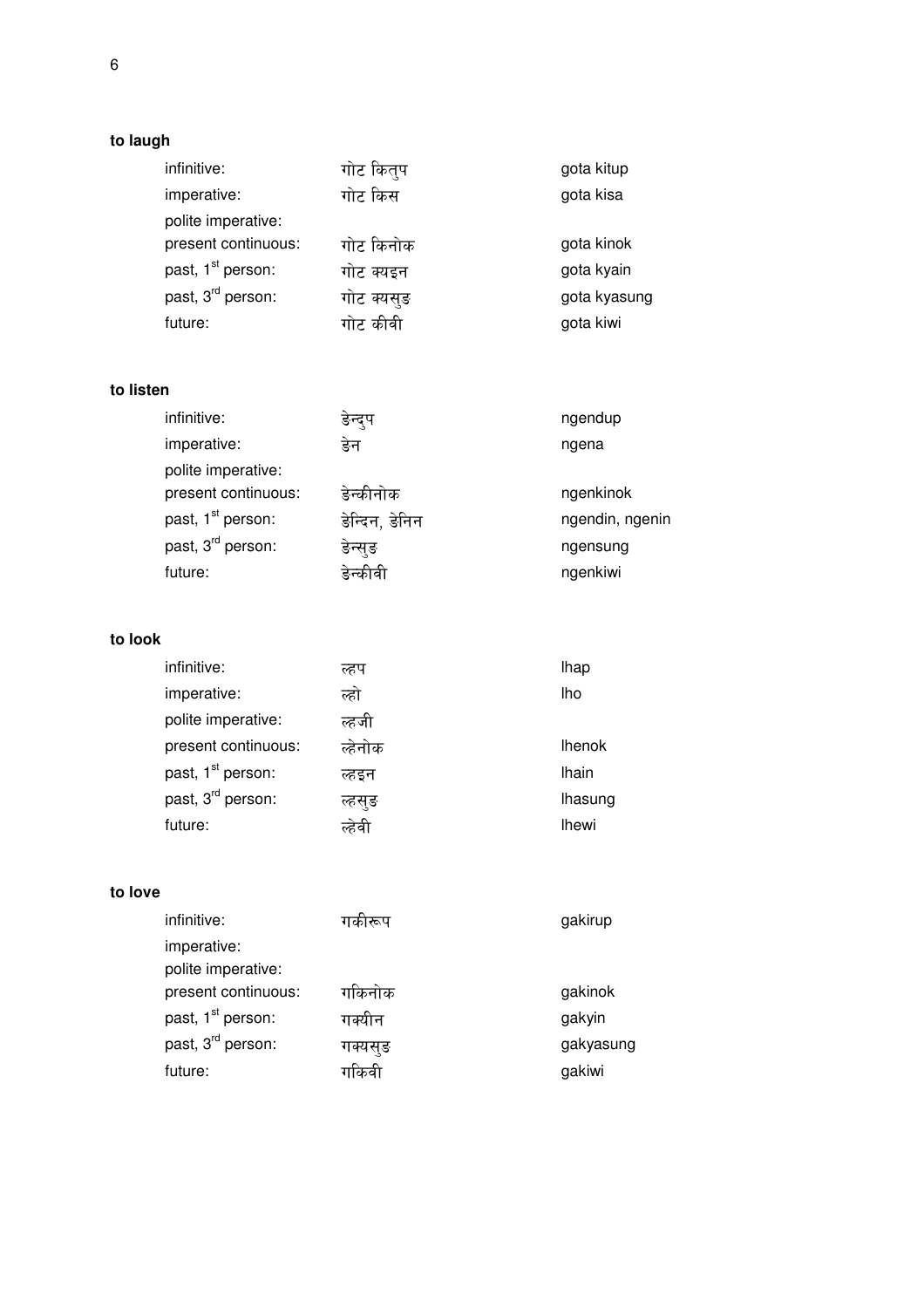# to make, to build

| imperative:<br>जोस<br>zosa                       | zop     |
|--------------------------------------------------|---------|
|                                                  |         |
| polite imperative:                               |         |
| present continuous:<br>जोइननोक                   | zoinnok |
| past, 1 <sup>st</sup> person:<br>जोइन<br>zoin    |         |
| past, 3 <sup>rd</sup> person:<br>जोसुङ<br>zosung |         |
| future:<br>zewi<br>जवा                           |         |

#### to meet

| infinitive:                   | ठत्प  | thetup  |
|-------------------------------|-------|---------|
| imperative:                   | ठेत   | theta   |
| polite imperative:            |       |         |
| present continuous:           | ठेइवइ | theiwai |
| past, 1 <sup>st</sup> person: | ठेइन  | thein   |
| past, 3 <sup>rd</sup> person: | ठेस्ङ | thesung |
| future:                       | ठाकवा | thekiwi |

# to nourish, to feed

| infinitive:                   | साप   | sop    |
|-------------------------------|-------|--------|
| imperative:                   | सास   | sosa   |
| polite imperative:            |       |        |
| present continuous:           | सेनोक | senok  |
| past, 1 <sup>st</sup> person: | साइन  | soin   |
| past, 3 <sup>rd</sup> person: | सोस्ङ | sosung |
| future:                       | सेवी  | sewi   |

# to obey

| खल ङेन्द्प   | khal dendup   |
|--------------|---------------|
| खल डेन       | khal dena     |
|              |               |
| खल डेन्कीनोक | khal denkinok |
| खल ङेनीन     | khal denin    |
| खल ङेन्सङ    | khal densung  |
| खल डेन्कीवी  | khal denkiwi  |
|              |               |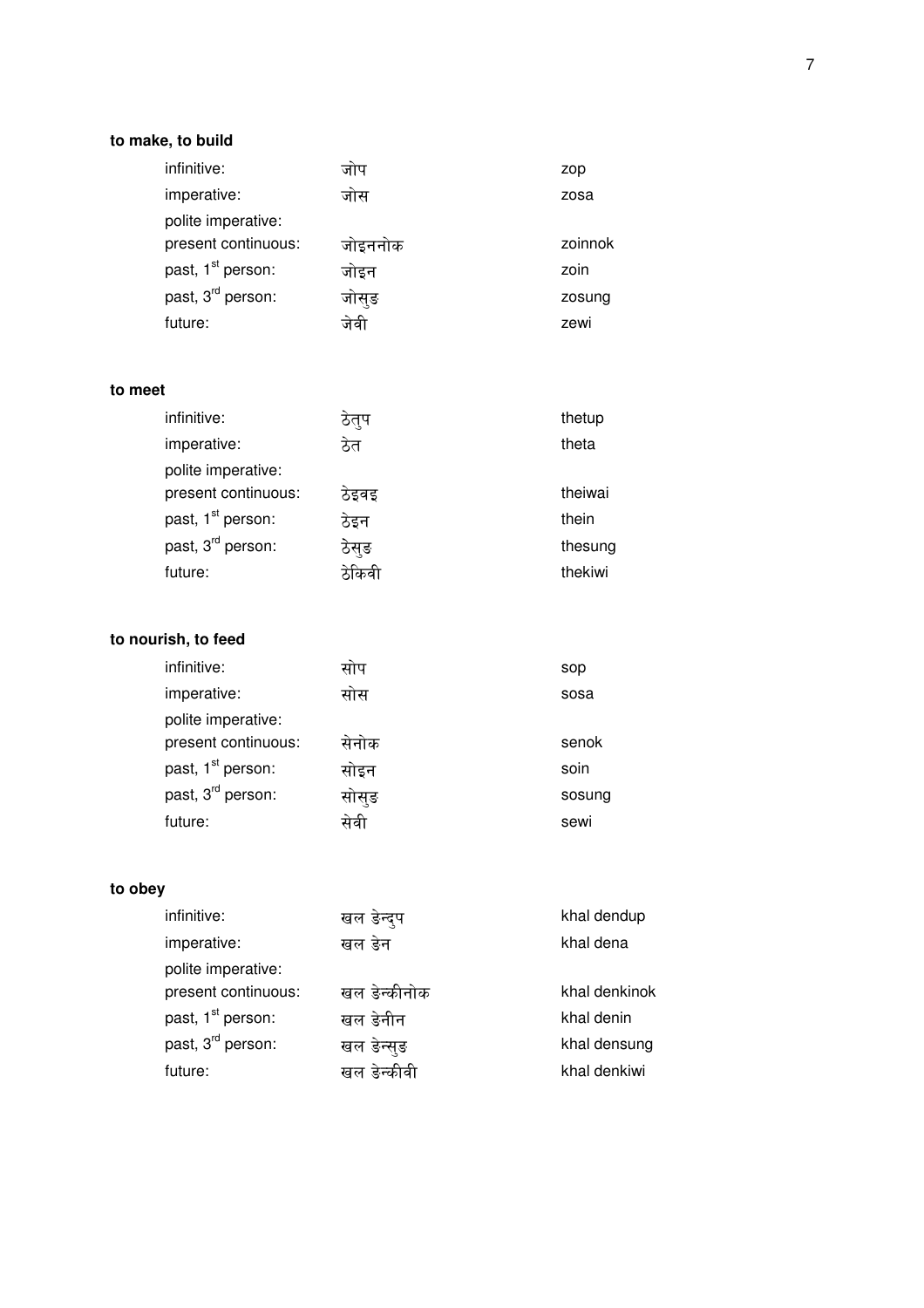#### **to open, to pour**

| infinitive:                   | बेत्प   | betup   |
|-------------------------------|---------|---------|
| imperative:                   | पेत     | peta    |
| polite imperative:            |         |         |
| present continuous:           | बेकीनोक | bekinok |
| past, 1 <sup>st</sup> person: | पेइन    | pein    |
| past, 3 <sup>rd</sup> person: | पेसङ    | pesung  |
| future:                       |         | bekiwi  |

# **to pain**

| infinitive:                   | सक्कात्प  | sukkitup   |
|-------------------------------|-----------|------------|
| imperative:                   |           |            |
| polite imperative:            |           |            |
| present continuous:           | सक्कीनोक  | sukkinok   |
| past, 1 <sup>st</sup> person: | सुकक्यसुङ | sukkyasung |
| past, 3 <sup>rd</sup> person: | सुकक्यनोक | sukkyanok  |
| future:                       | सक्कावा   | sukkiwi    |

# **to play**

| infinitive:                   | चेप   | tsek    |
|-------------------------------|-------|---------|
| imperative:                   | चेस   | tsesa   |
| polite imperative:            |       |         |
| present continuous:           | चेनोक | tsenok  |
| past, 1 <sup>st</sup> person: | चेइन  | tsein   |
| past, 3 <sup>rd</sup> person: | चेस्ङ | tsesung |
| future:                       | चेवी  | tsewi   |

# **to pour,** see under **to open,**

### **to read**

| infinitive:                   | ल्हाप   | <b>lhap</b>    |
|-------------------------------|---------|----------------|
| imperative:                   | ल्हाप   | lhap           |
| polite imperative:            |         |                |
| present continuous:           | त्हाइवइ | <b>Ihaiwai</b> |
| past, 1 <sup>st</sup> person: | व्हाईन  | <b>Ihain</b>   |
| past, 3 <sup>rd</sup> person: | त्हासुङ | lhasung        |
| future:                       | त्हेवी  | <b>Ihewi</b>   |
|                               |         |                |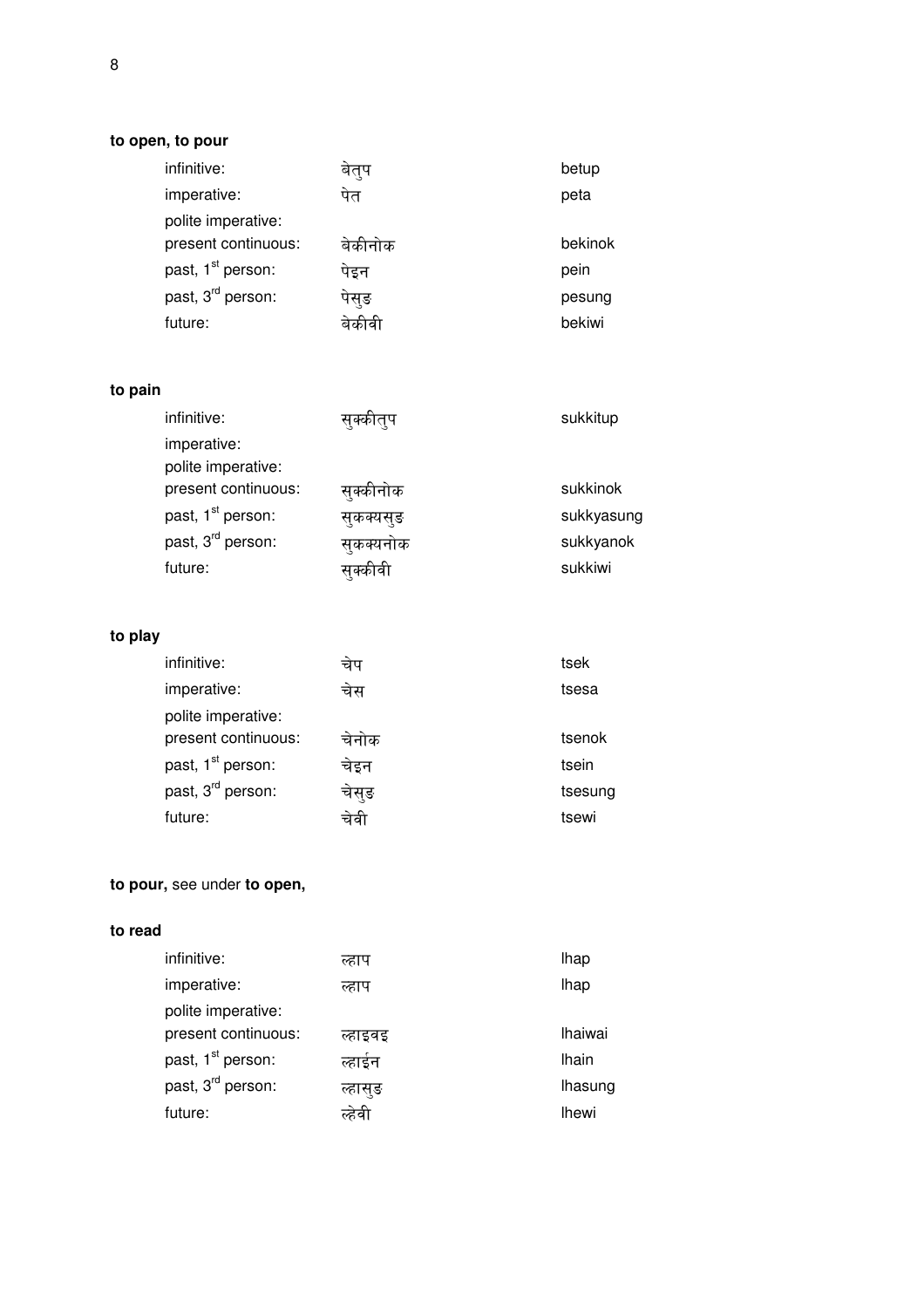#### **to run**

| infinitive:                   | दौडेकित्प  | daudekitup   |
|-------------------------------|------------|--------------|
| imperative:                   | दौडेकिस    | daudekisa    |
| polite imperative:            |            |              |
| present continuous:           | दौडेकिनोक  | daudekinok   |
| past, 1 <sup>st</sup> person: | दौडेक्यइन  | daudekyain   |
| past, 3 <sup>rd</sup> person: | दौडेक्यसुङ | daudekyasung |
| future:                       | दौड़ेकिवी  | daudekiwi    |

### **to scold**

| infinitive:                   | होरू देन्दुप   | horu dendup   |
|-------------------------------|----------------|---------------|
| imperative:                   | होरू तेन       | horu tena     |
| polite imperative:            |                |               |
| present continuous:           | होरू देन्कीनोक | horu denkinok |
| past, 1 <sup>st</sup> person: | होरू तेनीन     | horu tenin    |
| past, 3 <sup>rd</sup> person: | होरू तेन्सुङ   | horu tensung  |
| future:                       | होरू देन्कीवी  | horu denkiwi  |

### **to sell**

| infinitive:                   | चाङगुप   | tsonggup   |
|-------------------------------|----------|------------|
| imperative:                   | चोस      | tsosa      |
| polite imperative:            |          |            |
| present continuous:           | चोङगीनोक | tsongginok |
| past, 1 <sup>st</sup> person: | चोइन     | tsoin      |
| past, 3 <sup>rd</sup> person: | चोसुङ    | tsosung    |
| future:                       | चाङगुइ   | tsonggui   |

#### **to send**

| infinitive:                   | ताङगुप   | tonggup   |
|-------------------------------|----------|-----------|
| imperative:                   | तोङ      | tonga     |
| polite imperative:            |          |           |
| present continuous:           | तोङगीनोक | tongginok |
| past, 1 <sup>st</sup> person: | तङीन     | tangin    |
| past, 3 <sup>rd</sup> person: | तङसङ     | tangsung  |
| future:                       | तोङगीवी  | tonggiwi  |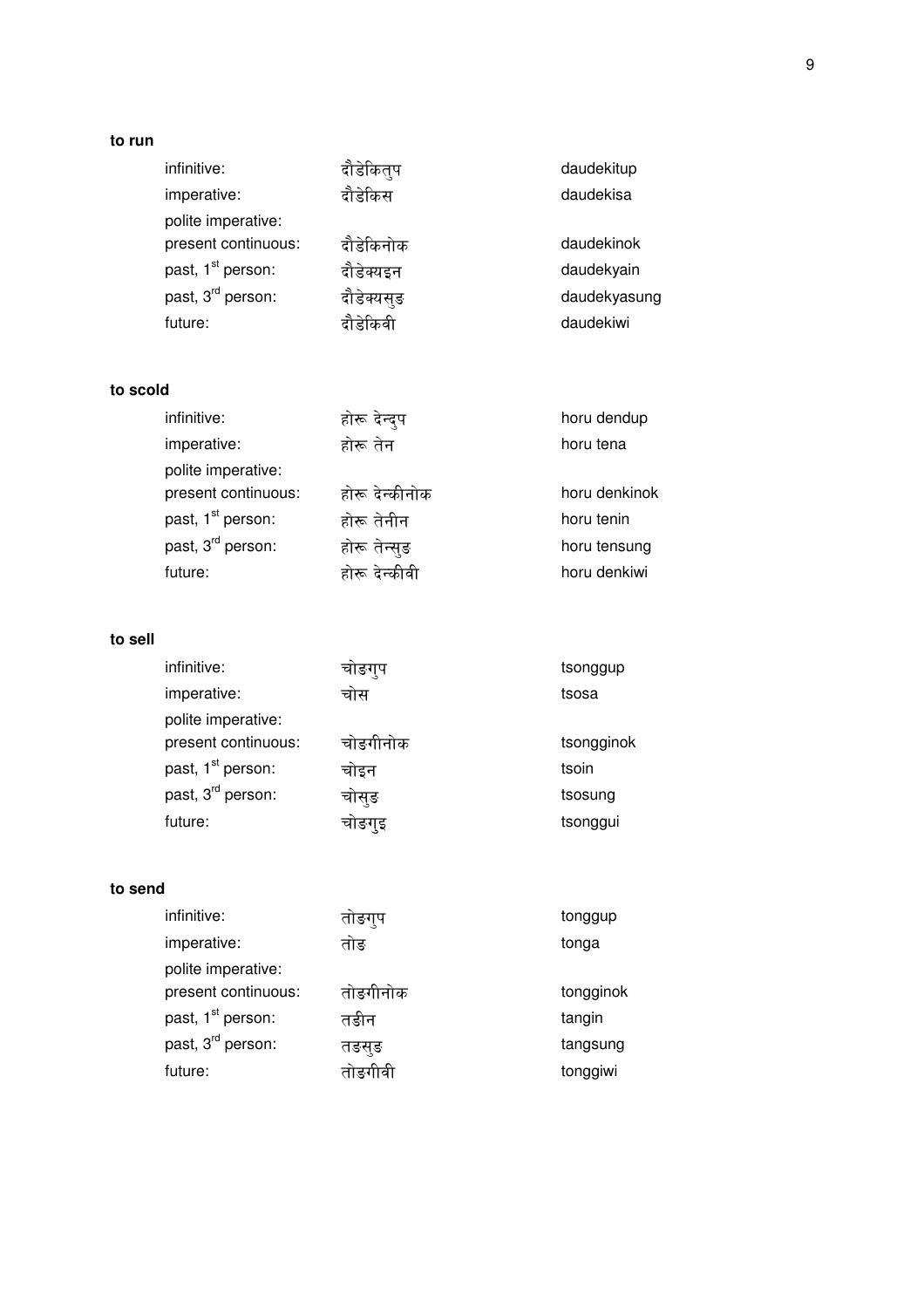# **to sing**

| ल्लङगुप   | lulanggup   |
|-----------|-------------|
| लुल्वस    | lulwasa     |
|           |             |
| लुलङगीनोक | lulangginok |
| ल्लइन     | lulain      |
| लुलसुङ    | lulasung    |
| ललङगीवी   | lulanggiwi  |
|           |             |

# **to sleep**

| infinitive:                   | डिलउप   | nyilaup    |
|-------------------------------|---------|------------|
| imperative:                   | डिलोक   | nyiloka    |
| polite imperative:            | ङलप     | nyalup     |
| present continuous:           | ङिलङनोक | nyilangnok |
| past, 1 <sup>st</sup> person: | ङिलकीन  | nyilakin   |
| past, 3 <sup>rd</sup> person: | ङिलक्सङ | nyilaksung |
| future:                       | डिलकीवी | nyilakiwi  |

#### **to sow**

| infinitive:                   | देउ       | deu      |
|-------------------------------|-----------|----------|
| imperative:                   | तोप       | tosa     |
| polite imperative:            |           |          |
| present continuous:           | देप्कीनोक | depkinok |
| past, 1 <sup>st</sup> person: | तइन       | tain     |
| past, 3 <sup>rd</sup> person: | तप्सङ     | tapsung  |
| future:                       | दप्कावा   | depkiwi  |

### **to stand up**

| infinitive:                   | लङगुप   | langgup   |
|-------------------------------|---------|-----------|
| imperative:                   | लोस     | losa      |
| polite imperative:            | स्येङ   | sheng     |
| present continuous:           | लङगीनोक | langginok |
| past, 1 <sup>st</sup> person: | लइन     | lain      |
| past, 3 <sup>rd</sup> person: | लसङ     | lasung    |
| future:                       | लङगीवी  | langgiwi  |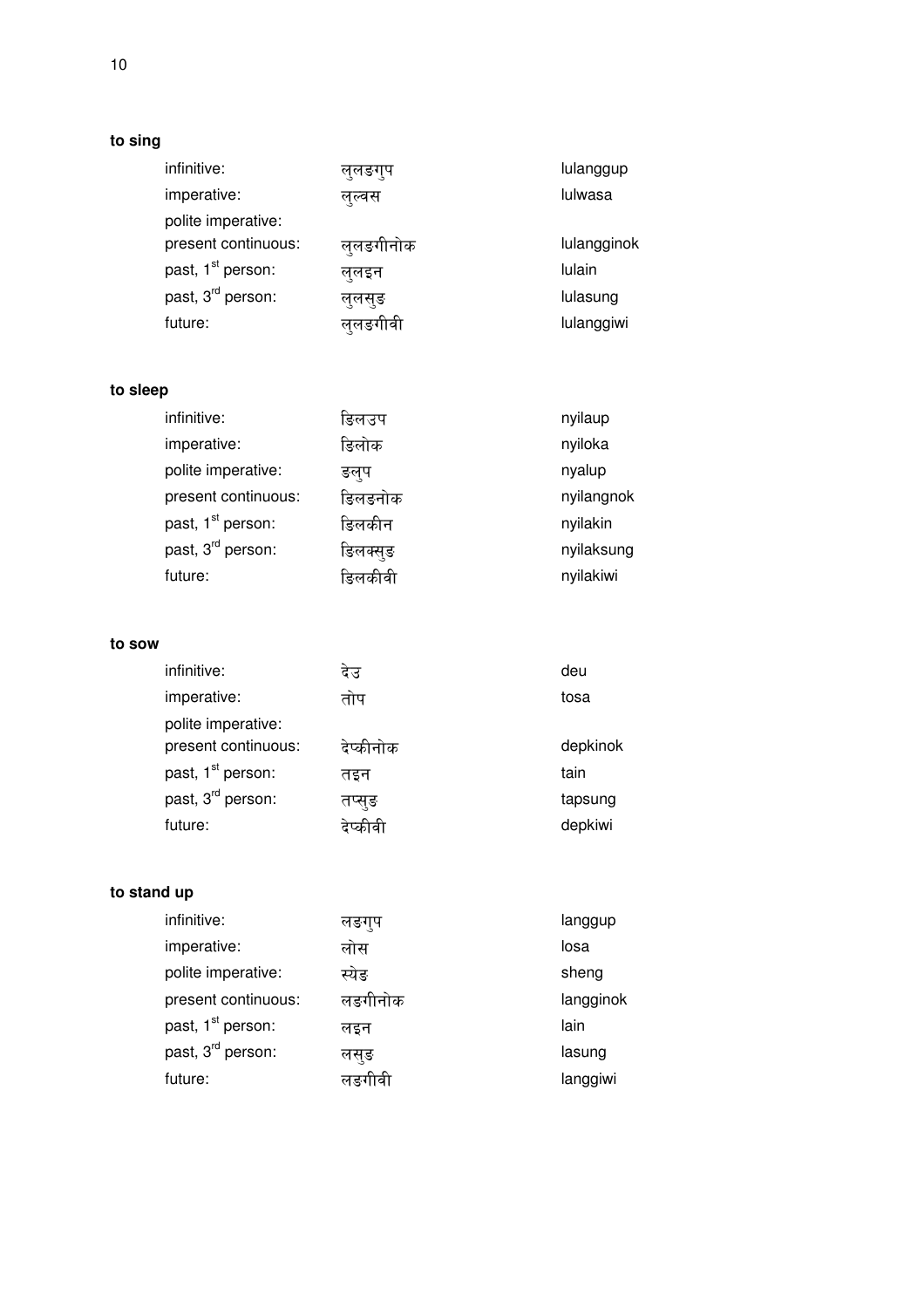# **to stay**

| infinitive:                   | दत्प    | detup   |
|-------------------------------|---------|---------|
| imperative:                   | देत     | deta    |
| polite imperative:            | ज्यस    | zhusa   |
| present continuous:           | देकीनोक | dekinok |
| past, 1 <sup>st</sup> person: | देइन    | dein    |
| past, 3 <sup>rd</sup> person: | देस्ङ   | desung  |
| future:                       |         | dekiwi  |

#### **to steal**

| infinitive:                   | कनकतप     | kunkitup   |
|-------------------------------|-----------|------------|
| imperative:                   | कर्नकस    | kunkisa    |
| polite imperative:            |           |            |
| present continuous:           | कुर्नकनोक | kunkinok   |
| past, 1 <sup>st</sup> person: | क्नक्ययीन | kunkyayin  |
| past, 3 <sup>rd</sup> person: | कनक्यसङ   | kunkyasung |
| future:                       | कनक्यावा  | kunkyiwi   |

#### **to tell lies**

| infinitive:                   | जिनोक जोप   | zinok zop    |
|-------------------------------|-------------|--------------|
| imperative:                   | जिनोक जोस   | zinok zosa   |
| polite imperative:            |             |              |
| present continuous:           | जिनोक जेनोक | zinok zenok  |
| past, 1 <sup>st</sup> person: | जिनोक जोइन  | zinok zoin   |
| past, 3 <sup>rd</sup> person: | जिनोक जोसुङ | zinok zosung |
| future:                       | जिनोक जेवी  | zinok zewi   |

#### **to wash**

| infinitive:                   | द्राप | tutup  |
|-------------------------------|-------|--------|
| imperative:                   | ट्    | tu     |
| polite imperative:            |       |        |
| present continuous:           | टइवइ  | tuiwai |
| past, 1 <sup>st</sup> person: | टुईन  | tuin   |
| past, 3 <sup>rd</sup> person: | ट्सुङ | tusung |
| future:                       | टाकवा | tukiwi |